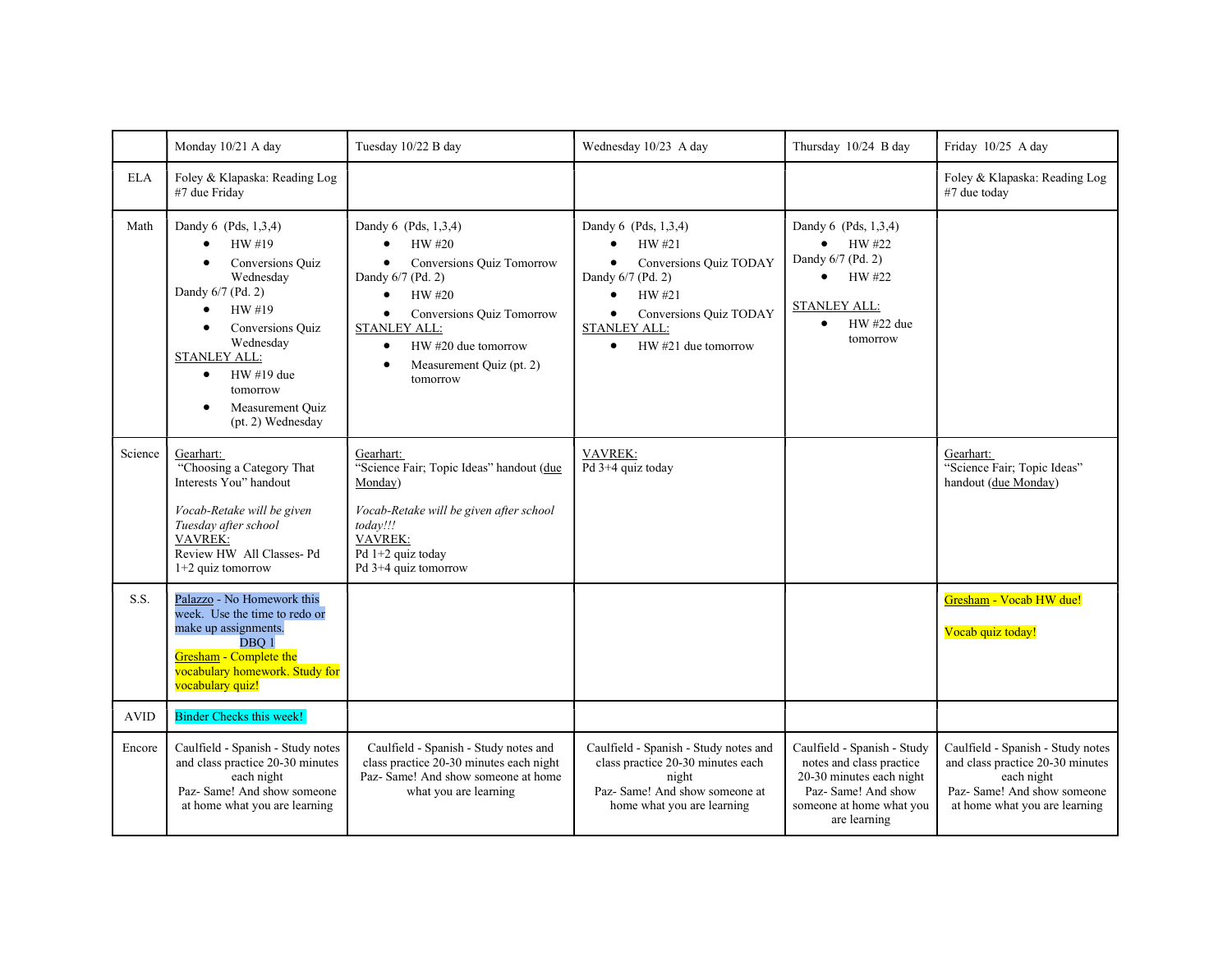| тn<br>тгаае |
|-------------|
|-------------|

|                           | Monday                                                   | Tuesday                                            | Wednesday                            | Thursday                                             | Friday                               |
|---------------------------|----------------------------------------------------------|----------------------------------------------------|--------------------------------------|------------------------------------------------------|--------------------------------------|
|                           | 10/21                                                    | 10/22                                              | 10/23                                | 10/24                                                | 10/25                                |
|                           | A day                                                    | B day                                              | A day                                | B day                                                | A day                                |
| <b>ELA</b>                | Reading Log & Grammar                                    | Reading Log & Grammar                              | Reading Log & Grammar                | Reading Log & Grammar                                | Reading Log & Grammar                |
|                           | Work Due Friday!                                         | Work Due Friday!                                   | Work Due Friday!                     | Work Due Friday!                                     | Work Due TODAY!                      |
| Math                      | Math 7 & 1/8<br>HW #121<br>Math 7: Graded Exit<br>Ticket | Math 7 & 1/8<br>HW #122<br>Math % Assessment today | Math 7 & 1/8<br>HW #123              | <b>NONE</b><br>Math 1/8<br><b>Graded Exit Ticket</b> | FIELD TRIP!<br>Enjoy your weekend :) |
| Science                   | Maffett/Chiavacci: Submit                                | Maffett/Chiavacci: Submit                          | Maffett/Chiavacci: Submit            | Maffett/Chiavacci: Submit                            | Maffett/Chiavacci: Submit            |
|                           | Testable Question For                                    | Testable Question For                              | <b>Testable Question For</b>         | <b>Testable Question For</b>                         | <b>Testable Question For</b>         |
|                           | Science Fair                                             | Science Fair                                       | Science Fair                         | Science Fair                                         | Science Fair                         |
| S.S.                      | Bring in Headphones                                      | Bring in Headphones                                | No HW                                | No HW                                                | No HW                                |
| <b>AVID</b>               | TRF Completed<br>Permission slips                        | TRF Completed<br>Permission slips                  | A Day TRF DUE!!!<br>Permission slips | <b>B Day TRF DUE!!!!</b><br>Permission slips         | Permission slips                     |
| Encore                    | Paz - Review and study                                   | Paz - Review and study                             | Paz - Review and study               | Paz - Review and study                               | Paz - Review and study               |
|                           | notes from class 20 to 30                                | notes from class 20 to 30                          | notes from class 20 to 30            | notes from class 20 to 30                            | notes from class 20 to 30            |
|                           | minutes each night, then                                 | minutes each night, then                           | minutes each night, then             | minutes each night, then                             | minutes each night, then             |
|                           | show someone at home                                     | show someone at home                               | show someone at home                 | show someone at home                                 | show someone at home                 |
|                           | what you are learning                                    | what you are learning                              | what you are learning                | what you are learning                                | what you are learning                |
| After<br>school<br>Events | None                                                     | Tutoring                                           | None                                 | Clubs                                                | Enjoy your weekend!!                 |